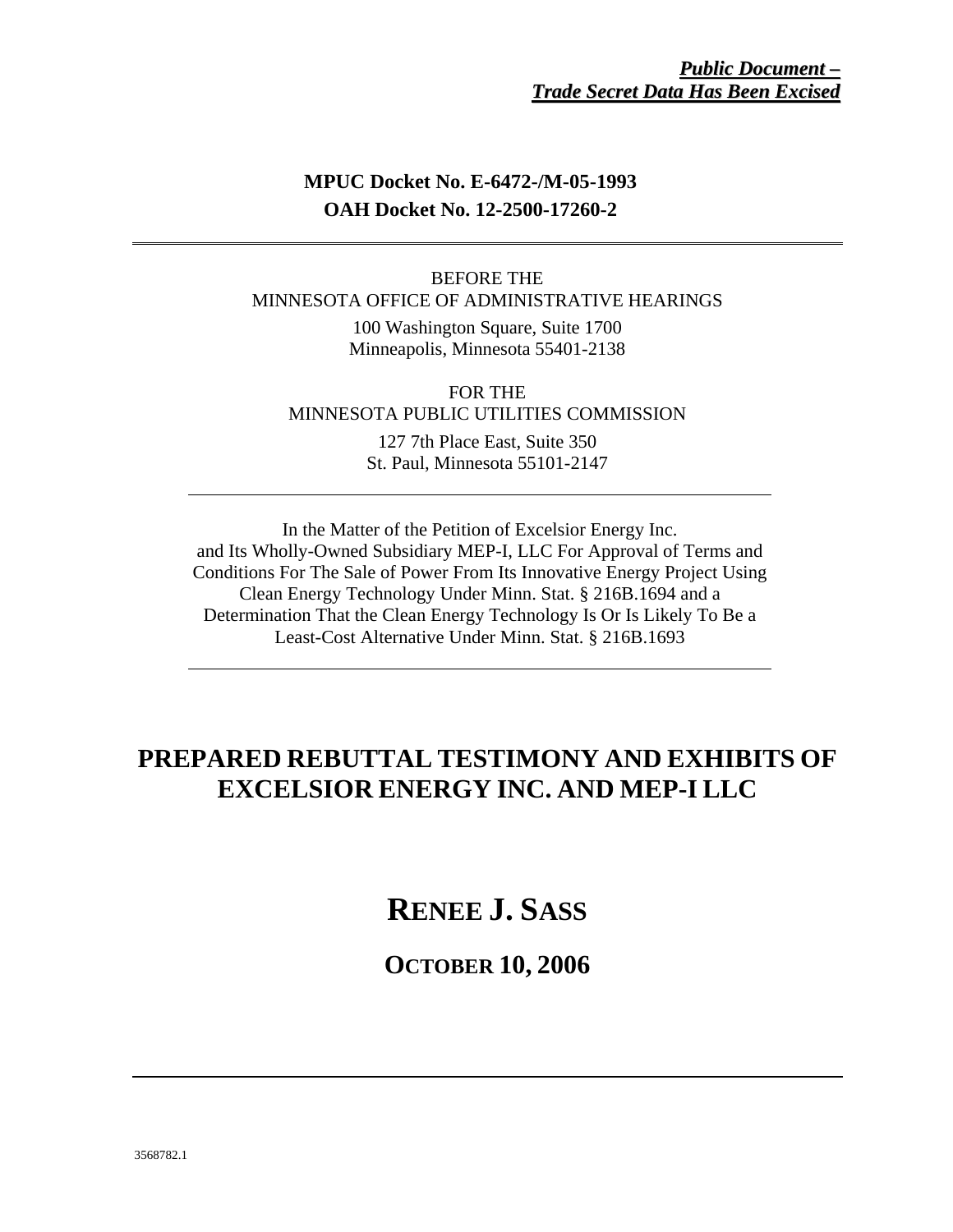| $\mathbf{1}$   |              | <b>EXCELSIOR ENERGY, INC.</b>                                                           |
|----------------|--------------|-----------------------------------------------------------------------------------------|
| $\overline{c}$ |              | BEFORE THE MINNESOTA PUBLIC UTILITIES COMMISSION                                        |
| 3              |              | PREPARED REBUTTAL TESTIMONY OF                                                          |
| 4              |              | <b>RENEE J. SASS</b>                                                                    |
| 5              | Q            | Please state your name, current employment position and business address.               |
| 6              | A            | Renee J. Sass. I am a Senior Vice President and Chief Financial Officer for             |
| 7              |              | Excelsior Energy Inc. My business address is Excelsior Energy Inc., Crescent Ridge      |
| 8              |              | Corporate Center, 11100 Wayzata Boulevard, Suite 305, Minnetonka, Minnesota 55305.      |
| 9              | Q            | On whose behalf are you testifying?                                                     |
| 10             | $\mathbf{A}$ | I am testifying on behalf of MEP-I LLC and Excelsior Energy Inc. (collectively          |
| 11             |              | "Excelsior"), the developers of the Mesaba Energy Project (the "Project").              |
| 12             | Q            | Have you previously provided testimony in this proceeding?                              |
| 13             | A            | Yes. I submitted testimony on June 19, 2006 and on September 5, 2006 on behalf          |
| 14             |              | of Excelsior.                                                                           |
| 15             |              | <b>Scope and Summary</b>                                                                |
| 16             | Q            | What is the purpose of your rebuttal testimony in this proceeding?                      |
| 17             | A            | Part I of my testimony responds to the suggestion of Mr. George E. Tyson II,            |
| 18             |              | witness for Northern States Power Company ("NSP") d/b/a Xcel Energy, that "advisory     |
| 19             |              | credit ratings" should be obtained to assess the impacts of the Mesaba I Power Purchase |
| 20             |              | Agreement ("PPA") on NSP and its parent, Xcel Energy, Inc. ("XEI"), noting that         |
| 21             |              | Mr. Tyson's testimony lacks enough detail on the specifics of his proposal to know      |
| 22             |              | whether or not it would yield any meaningful, informative or helpful information as the |
| 23             |              | Commission considers the issues presented in this proceeding. Part II addresses         |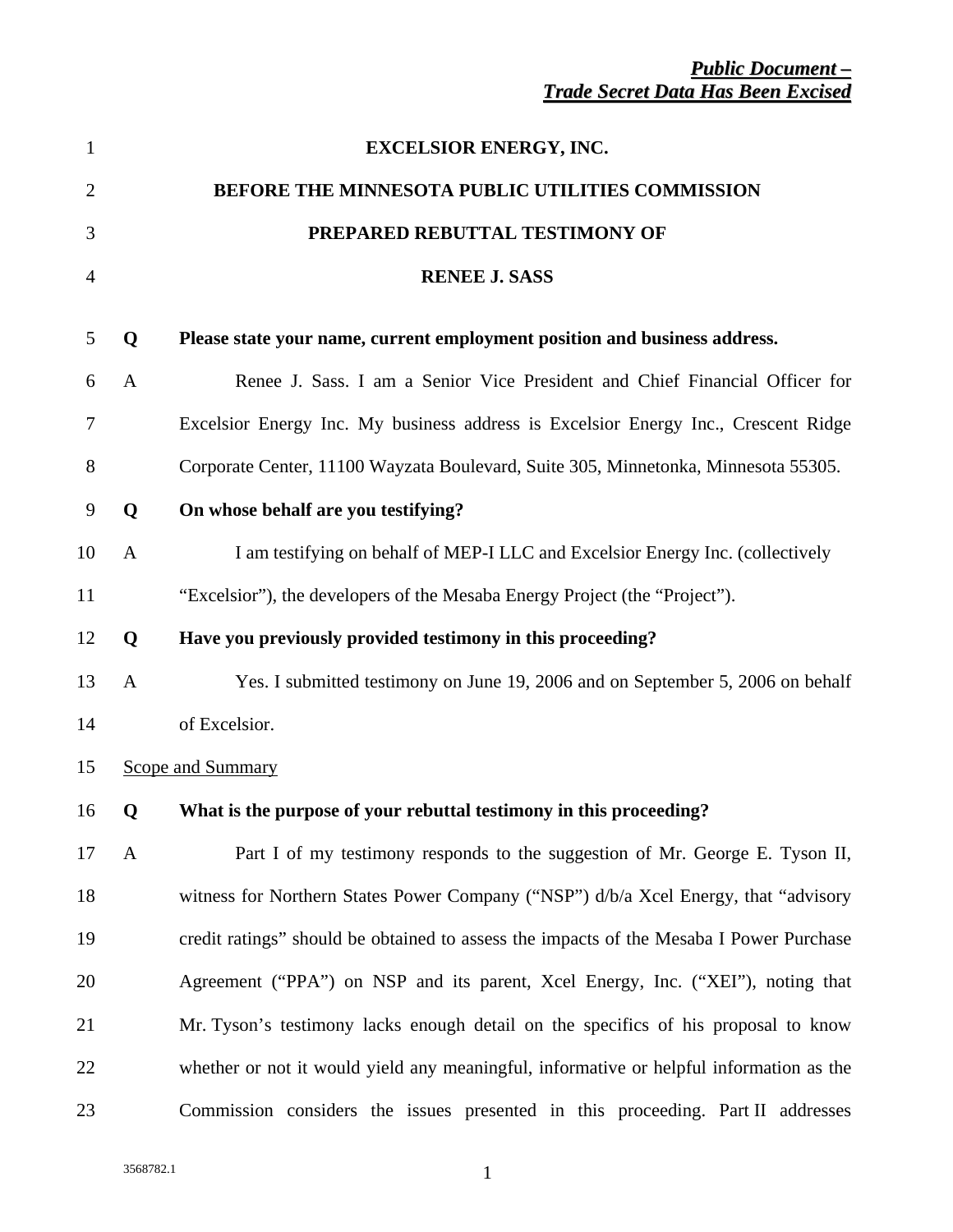| $\mathbf{1}$   |              | comments made by Mr. Timothy J. Sheesley on behalf of NSP and Mr. Ronald R. Rich          |
|----------------|--------------|-------------------------------------------------------------------------------------------|
| $\overline{2}$ |              | on behalf of the website, mncoalgasplant.com, relating to the University of Minnesota     |
| 3              |              | Duluth's Labovitz School of Business Economic Benefits Report. Part III of my             |
| 4              |              | testimony addresses the impact of natural gas price forecasts on NSP's Strategist model   |
| 5              |              | runs used in its integrated resource planning ("IRP") process.                            |
| 6              |              | <b>Advisory Credit Ratings</b>                                                            |
| $\tau$         | Q            | Have you read the testimony of George E. Tyson II, and in particular his suggestion       |
| $8\,$          |              | that advisory credit ratings be obtained in connection with the Mesaba I PPA?             |
| 9              | $\mathbf{A}$ | Yes.                                                                                      |
| 10             | Q            | What is your reaction to that suggestion?                                                 |
| 11             | $\mathbf{A}$ | Excelsior has reviewed Mr. Tyson's suggestion regarding advisory credit ratings           |
| 12             |              | and has determined that not enough information has been provided to meaningfully          |
| 13             |              | evaluate the suggestion. Mr. Tyson's testimony only states that NSP should seek and       |
| 14             |              | consider an advisory credit rating, but is vague as to what options will be evaluated and |
| 15             |              | how any results would be applied. As a result, Excelsior defers comment at this time      |
| 16             |              | pending further details and clarification from NSP as to how the process would be         |
| 17             |              | conducted and how the results would be used or applied in this proceeding. Since NSP as   |
| 18             |              | the bond issuer being rated would have much more influence than any other party           |
| 19             |              | involved in such an advisory credit rating process, the Commission as a threshold matter  |
| 20             |              | would need to find some way to ensure impartiality on behalf of the NSP representatives   |
| 21             |              | involved in the process. In light of the testimony filed on September 5 by NSP, it seems  |
| 22             |              | unlikely that NSP could render an impartial assessment of the actual terms and conditions |
| 23             |              | of the Mesaba I PPA to the rating agencies in such a process. Even if the Commission      |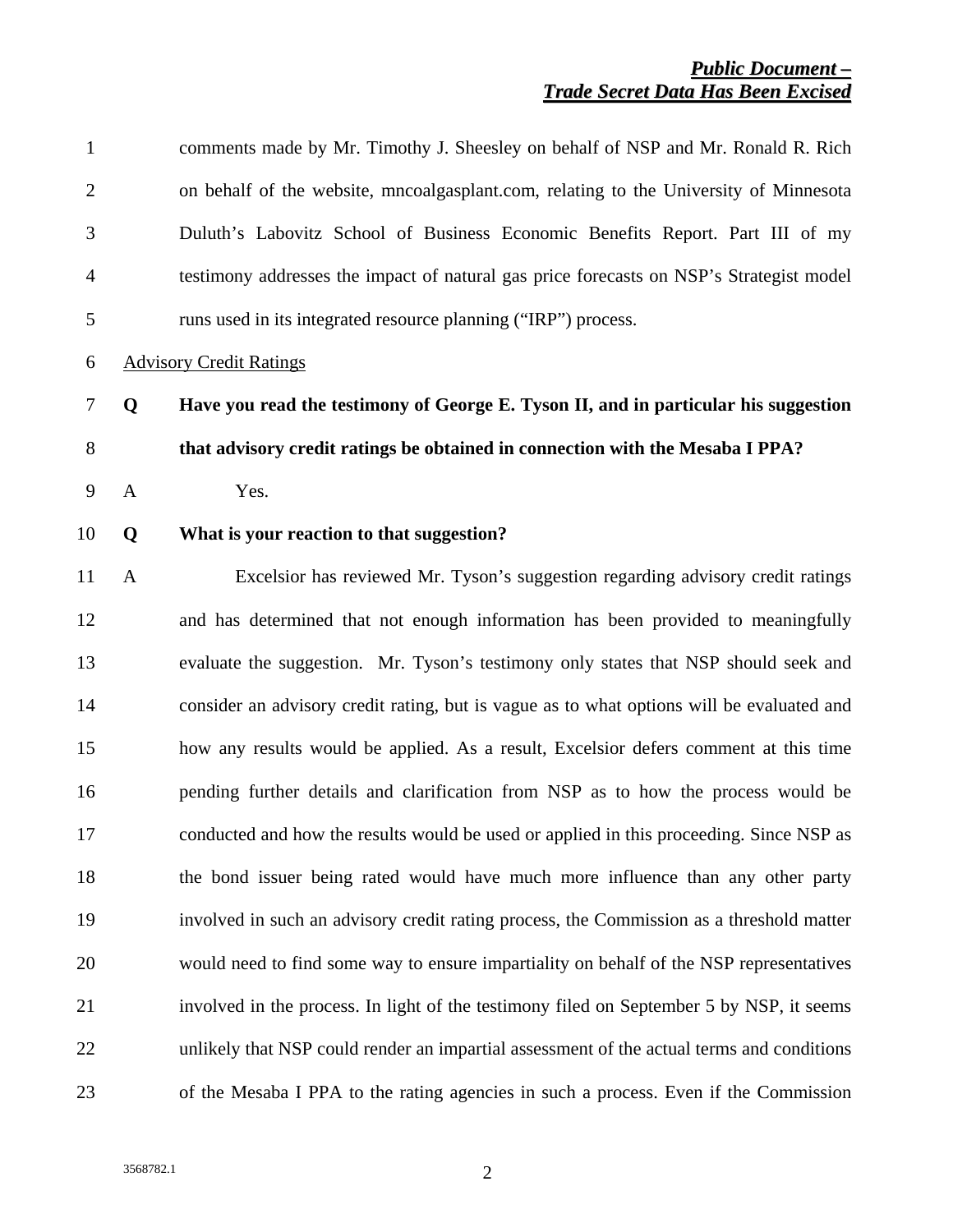| $\mathbf{1}$   |   | could somehow get comfortable that such a process could ever be conducted impartially, |
|----------------|---|----------------------------------------------------------------------------------------|
| $\overline{2}$ |   | at a minimum details concerning the following questions would need to be presented:    |
| 3              |   | How would the process be conducted?                                                    |
| $\overline{4}$ |   | How would the parties to this proceeding be involved, both in terms of                 |
| 5              |   | advisory opinion options considered and evaluation of results?                         |
| 6              |   | How would any results be applied or used in this proceeding?                           |
| 7              |   | Which rating agencies would participate (presumably advisory ratings would             |
| 8              |   | be obtained from all three major agencies), and how would differences in               |
| 9              |   | results be reconciled?                                                                 |
| 10             |   | Would the agencies also be asked to give advisory ratings for the situation            |
| 11             |   | where NSP would be building its own baseload plant in Minnesota, or relying            |
| 12             |   | upon its base case plan to meet growing power needs with significant                   |
| 13             |   | increases in consumption of natural gas?                                               |
| 14             |   | How would the advisory rating be influenced by other factors affecting NSP             |
| 15             |   | and XEI's credit, such as recently announced capital plans?                            |
| 16             |   | What assurances would the Commission have regarding the transparency of                |
| 17             |   | the process to assure that ratepayer interests (and not just bond issuer and           |
| 18             |   | bondholder interests) are represented?                                                 |
| 19             |   | Would the rating agency representatives be available to testify in hearings in         |
| 20             |   | this proceeding?                                                                       |
| 21             | Q | Do you have any other observations about the advisory credit rating suggestion?        |
| 22             | A | Yes. Excelsior notes that until the terms and conditions of the Mesaba I PPA have      |
| 23             |   | been finalized, the rating agencies will likely have trouble offering a meaningful     |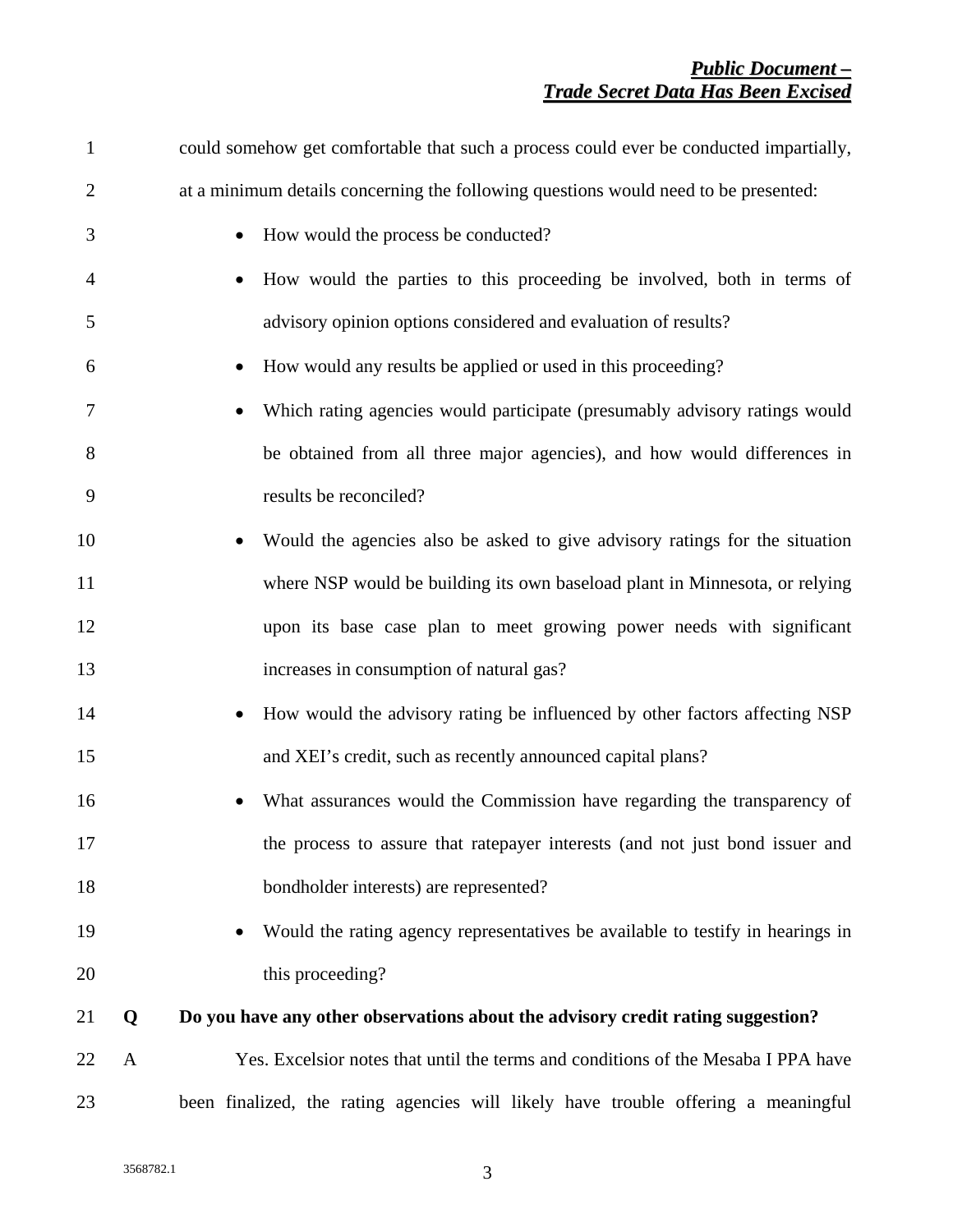1 assessment of the potential ratings impacts of the Mesaba I PPA. If asked for an advisory 2 opinion, the rating agencies will err on the side of caution, so the opinion by nature will 3 be of limited value. The issue in this proceeding is whether the Mesaba I PPA is in the 4 public interest, and not whether the Mesaba I PPA is in the interest of bondholders of 5 NSP and XEI, as represented by the rating agencies. Bondholder and credit quality 6 concerns generally are certainly a factor that utility commissions must be aware of as one 7 of many important factors to be considered in regulating utilities. But those factors are 8 not paramount to all others. All else being equal, bondholders will always favor lower 9 leverage, higher allowed costs of debt and equity, higher revenue requirements and 10 higher bond ratings. These objectives often run directly against what is in the best 11 interests of ratepayers. Because of these considerations, the advisory ratings process 12 should only be pursued if the concerns addressed above can be resolved and the 13 Commission has assurances that in the process, that ratepayer interests (and not just bond 14 issuer and bondholder interests) are represented.

#### 15 **Economic Benefits Report**

16 **Q Have you read the testimony of Timothy J. Sheesley and Ronald R. Rich concerning**  17 **the University of Minnesota Duluth Labovitz School's economic benefit report**  18 **("Economic Development Report") about the Mesaba Project?** 

19 A Yes.

#### 20 **Q Was the scope of the Economic Development Report proper?**

21 **A** Under the Innovative Energy Project Statute ("IEP Statute"), Minn. Stat. 22 § 216B.1694, subd. 2(a)(7), when making its public interest determination prior to 23 approving a PPA, the Public Utilities Commission should take into account (among other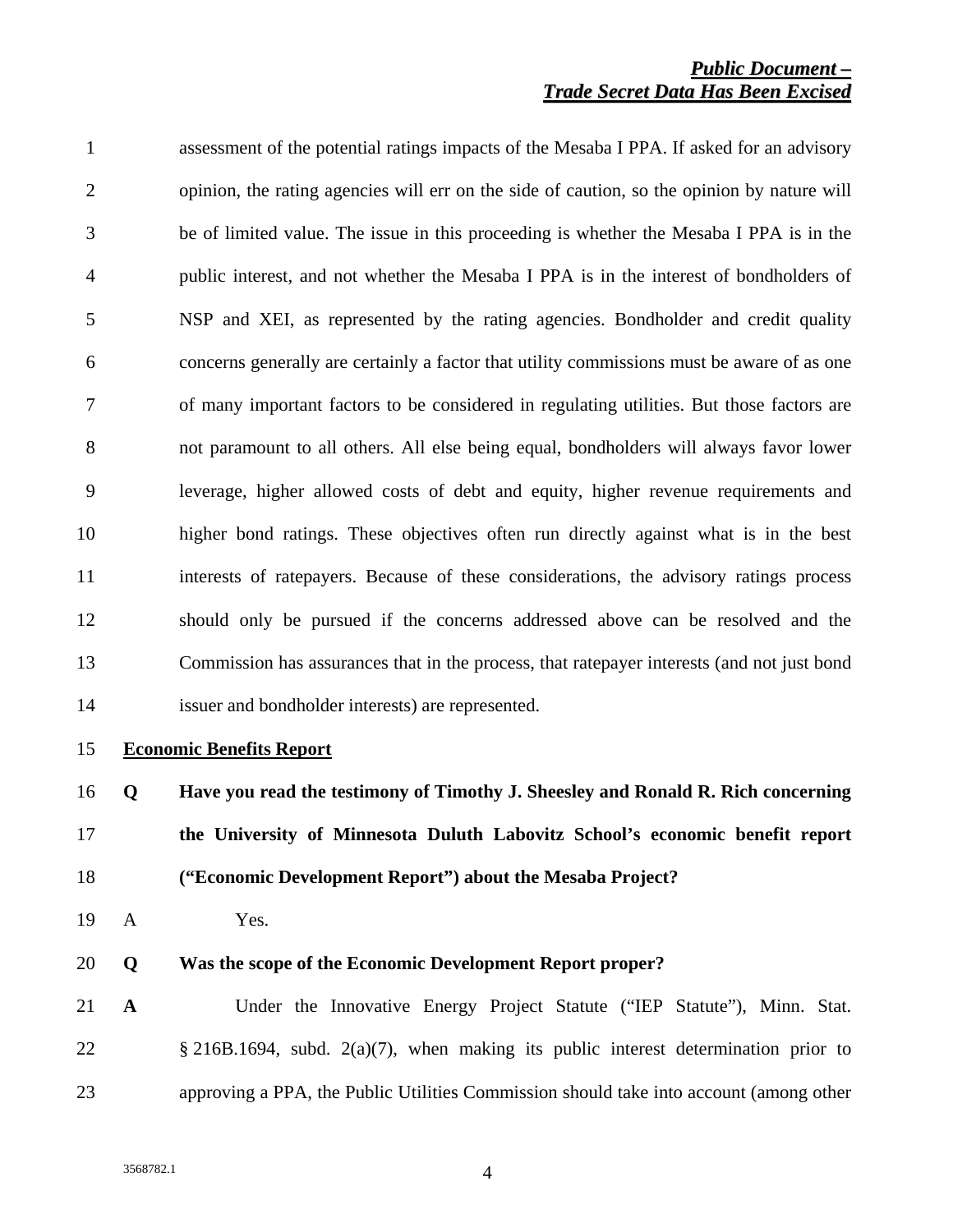| 22               |              | incomplete because it could result in job losses in other regions?                           |
|------------------|--------------|----------------------------------------------------------------------------------------------|
| 21               | Q            | Is there any basis for the claim that the Economic Development Report is                     |
| 20               |              | price increases and the risks associated with gas-fired generation for ratepayers.           |
| 19               |              | higher electricity prices to the Mesaba Project, when the Mesaba Project will help limit     |
| 18               |              | fired generation. It is misleading to attribute negative economic impacts associated with    |
| 17               |              | NSP's need for base load generation capacity and its increasing reliance on natural gas-     |
| 16               |              | if the Mesaba Project were not providing electricity to NSP's customers, especially given    |
| 15               |              | increase as a result of the Mesaba Project, the increase will not be as large as it would be |
| 14               |              | likely to be a least-cost resource for NSP ratepayers. Therefore, if electricity prices do   |
| 13               | $\mathbf{A}$ | No. Excelsior's filings in this proceeding establish that the Mesaba Project is or is        |
| 12               |              | incomplete due to negative impacts associated with higher electricity prices?                |
| 11               | Q            | Is there any basis for the claim that the Economic Development Report is                     |
| 10               |              | the State are substantial.                                                                   |
| $\boldsymbol{9}$ | $\mathbf A$  | No. The Economic Development Report establishes that the economic benefits to                |
| $8\,$            |              | compared the economic impacts of alternative energy resources?                               |
| $\tau$           | Q            | Is there any basis for the claim that the Economic Development Report should have            |
| 6                |              | Development Report, p. vii).                                                                 |
| 5                |              | greater economy of the Arrowhead Region and the State of Minnesota." (Economic               |
| $\overline{4}$   |              | Energy project's direct effects, and its secondary effects on increased spending in the      |
| 3                |              | analysis from the UMD Labovitz School's research bureau quantifies both the Mesaba           |
| $\overline{2}$   |              | Economic Development Report closely matches this statutory language: "This economic          |
| $\mathbf{1}$     |              | things) "the project's economic development benefits to the state." The scope of the         |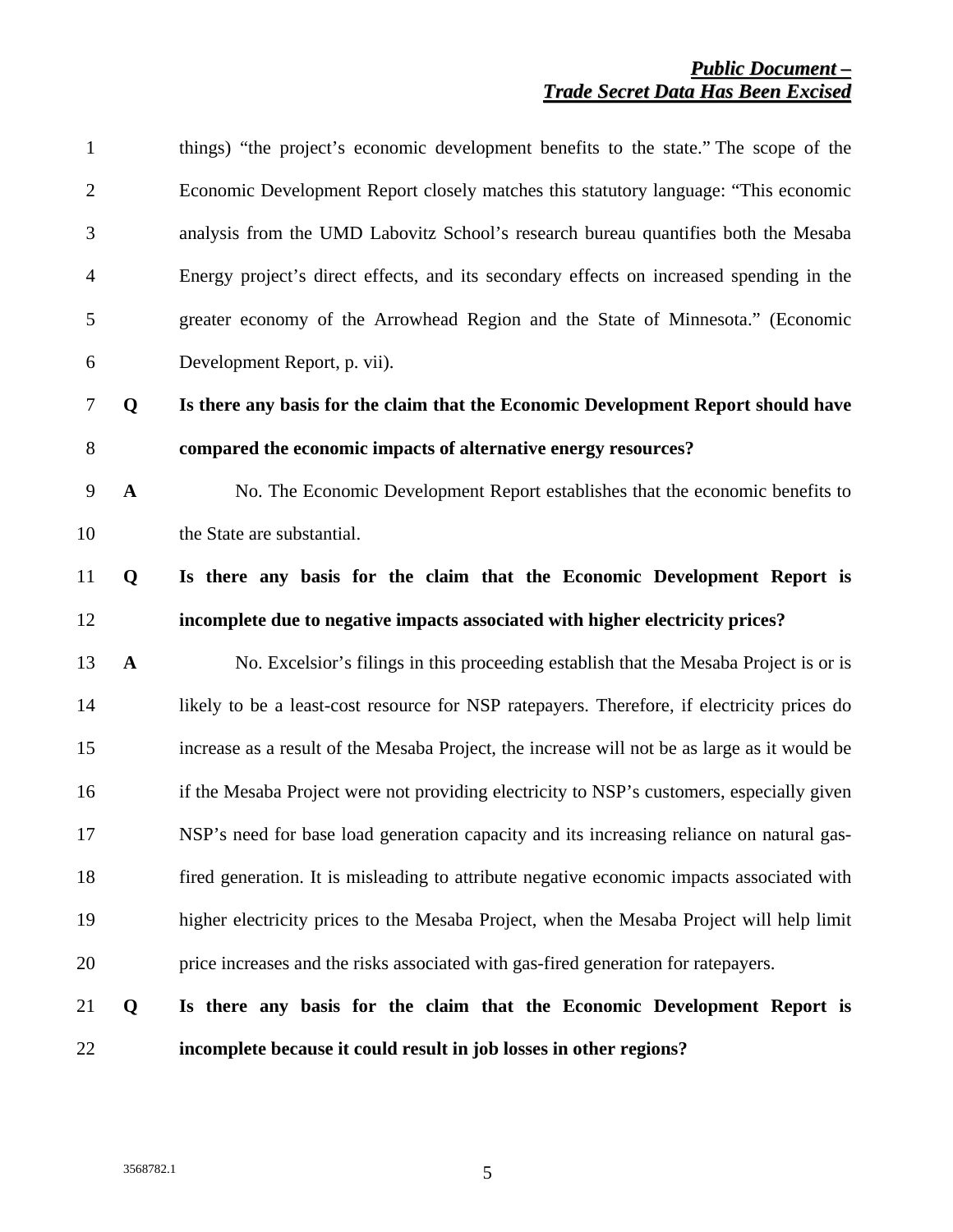| $\mathbf{1}$   | $\mathbf{A}$ | No. First, the Economic Development Report clearly establishes that while the              |
|----------------|--------------|--------------------------------------------------------------------------------------------|
| $\overline{2}$ |              | primary benefits of the project accrue to the region near the site, there will be economic |
| 3              |              | development benefits that accrue to the State outside the Arrowhead/Iron Range region.     |
| 4              |              | Second, the Mesaba Project is a response to growing energy needs and NSP has not           |
| 5              |              | indicated that it will decommission any power generation plants elsewhere in the State, so |
| 6              |              | the Mesaba Project will not simply be transferring economic benefits from one region to    |
| 7              |              | another.                                                                                   |
| $8\phantom{.}$ | Q            | Are there any other observations you care to make regarding Mr. Sheesley's or              |
| 9              |              | Mr. Rich's testimony?                                                                      |
| 10             | $\mathbf{A}$ | Yes. While the Economic Development Report contains solid analysis based on                |
| 11             |              | industry-accepted methodologies, Mr. Sheesley's and Mr. Rich's observations only make      |
| 12             |              | unsubstantiated claims that lack any quantitative support.                                 |
| 13             |              | <b>Natural Gas Price Data</b>                                                              |
| 14             | Q            | How did Excelsior review the integrated resource planning process of NSP?                  |
| 15             | A            | As part of its review of the Strategist modeling data being used by NSP to analyze         |
| 16             |              | the Mesaba PPA, Excelsior felt it was prudent to request the underlying Strategist         |
| 17             |              | modeling data for NSP's 2002 integrated resource plan ("IRP") and initial 2004 IRP to      |
| 18             |              | review for consistency in inputs, which could bias generation selection outcomes.          |
| 19             |              | Strategist files for the 2005 update to the 2004 IRP were not provided by NSP.             |
| 20             |              | Key inputs that Excelsior examined were natural gas price and plant costs.                 |
| 21             |              | Excelsior does not have access to the quantitative tools necessary to do a thorough job of |
| 22             |              | analyzing and replicating the various Strategist runs. To supports internal efforts,       |
| 23             |              | Excelsior engaged the reputable firms of ICF Consulting Group, Inc. ("ICF") and FTI        |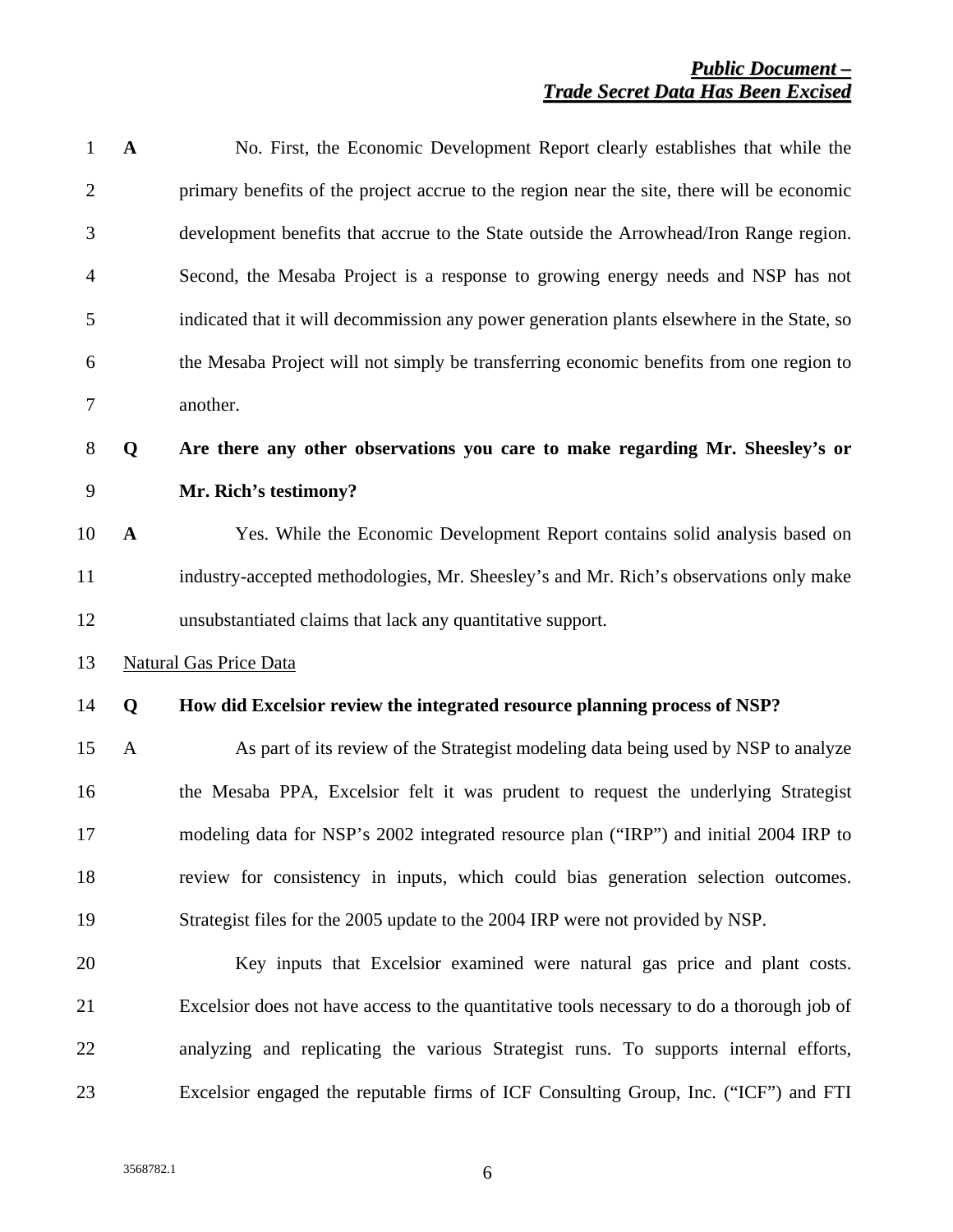| $\mathbf{1}$   |              | Consulting, Inc. ("FTI") in its review of the Strategist model. ICF and FTI were also        |
|----------------|--------------|----------------------------------------------------------------------------------------------|
| $\overline{2}$ |              | solicited in the effort to understand the impacts of the primary modeling inputs and to      |
| 3              |              | provide Excelsior with similar modeling capability in order to examine alternative fuel      |
| $\overline{4}$ |              | price cases to the Strategist runs which were all done at the same fuel price—and the        |
| 5              |              | manual adjustments to those runs—upon which all of NSP's testimony is based.                 |
| 6              | Q            | Were ICF and FTI able to review all data provided by NSP?                                    |
| 7              | $\mathbf{A}$ | No. NSP does not have an independent forecast of natural gas prices. NSP simply              |
| 8              |              | accepts the natural gas forecasts of a single outside consultant as the basis for all of its |
| 9              |              | resource planning efforts. ICF and FTI were therefore not allowed to review the natural      |
| 10             |              | gas price data, since it was deemed by PIRA Energy Group, NSP's consultant, as               |
| 11             |              | proprietary.                                                                                 |

#### 12 **Q Did Excelsior review the gas price data?**

13 A Yes. While Excelsior has a team with significant experience in the power 14 industry, our core expertise is not in the forecasting of natural gas prices. That is why we 15 have relied on FTI to provide expert testimony on the topic of future gas prices. 16 However, since NSP did not allow us to have our experts view and comment on its gas 17 price assumptions, we did some basic analysis of those assumptions.

# 18 **Q Can you summarize the gas price assumptions from the 2002 and 2004 Strategist**  19 **models?**

20 A The natural gas price assumptions that NSP used to create its 2002 and 2004 21 Strategist models was available. The 2002 gas forecast appears to represent a general 22 increasing natural gas price in line with a traditional fundamental analysis, as was typical 23 of long-term forecasts during that period and the short-term strips that were being traded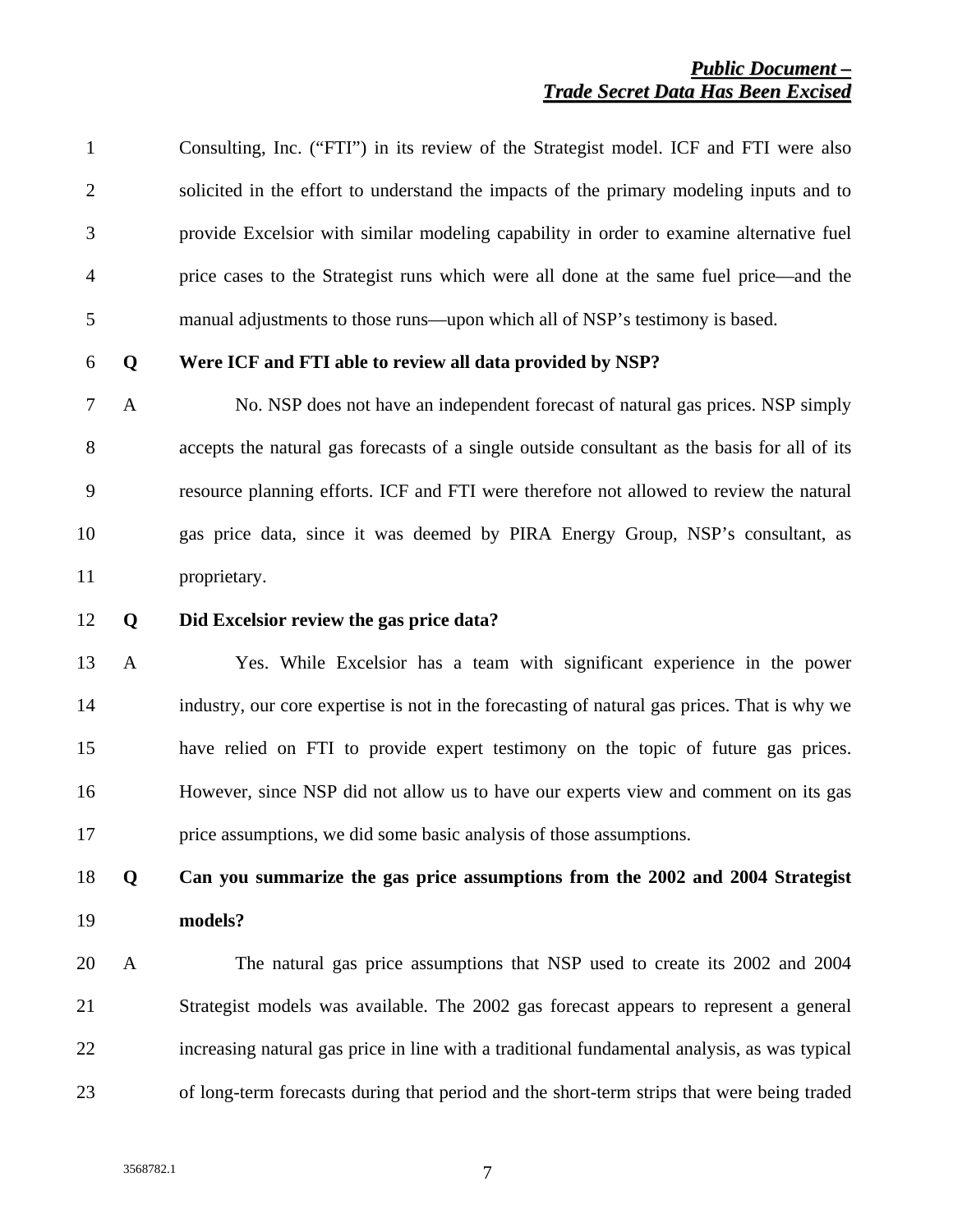| $\mathbf{1}$   |              | for the first few years of the forecast. In 2004, the gas forecast seems to reflect at least a |
|----------------|--------------|------------------------------------------------------------------------------------------------|
| $\overline{2}$ |              | portion of the cost increases that were experienced in the market. After the initial years of  |
| 3              |              | the forecast being based on the strip prices, the forecast then reverted to what again         |
| $\overline{4}$ |              | appears to be a traditional fundamental forecast.                                              |
| 5              | Q            | Can you comment on the gas forecast that was used in the Strategist model run that             |
| 6              |              | analyzed the Mesaba project?                                                                   |
| $\tau$         | $\mathbf{A}$ | Yes. The Strategist model run used in this proceeding and provided to us utilized              |
| 8              |              | a gas forecast that is based on market data in the short term, and a traditional fundamental   |
| 9              |              | forecast in the long run. This was similar to the types of information used in the previous    |
| 10             |              | 2004 data, using short term market indications of price and a fundamental forecast in the      |
| 11             |              | longer term; however, as we know, natural gas prices experienced a great deal of               |
| 12             |              | volatility and increase in the time period since the 2002 and 2004 IRP processes. Prices       |
| 13             |              | are at a higher level and this is consistent with what we saw in the Strategist detail. For    |
| 14             |              | the period from August 2006 to December 2008, the gas prices used by NSP are based on          |
| 15             |              | <b>[TRADE SECRETE BEGINS</b>                                                                   |
| 16             |              |                                                                                                |
| 17             |              | <b>TRADE SECRET ENDS</b>  -So that NSP is                                                      |
| 18             |              | using actual market forward prices for the early years and then switching to a                 |
| 19             |              | fundamental analysis approach for the model inputs in the later years. However, what is        |
| 20             |              | evident when looking at a graph of these gas price forecasts is the fact that the PIRA         |
| 21             |              | forecast for gas prices is [TRADE SECRET BEGINS                                                |
| 22             |              |                                                                                                |
| 23             |              |                                                                                                |
|                |              |                                                                                                |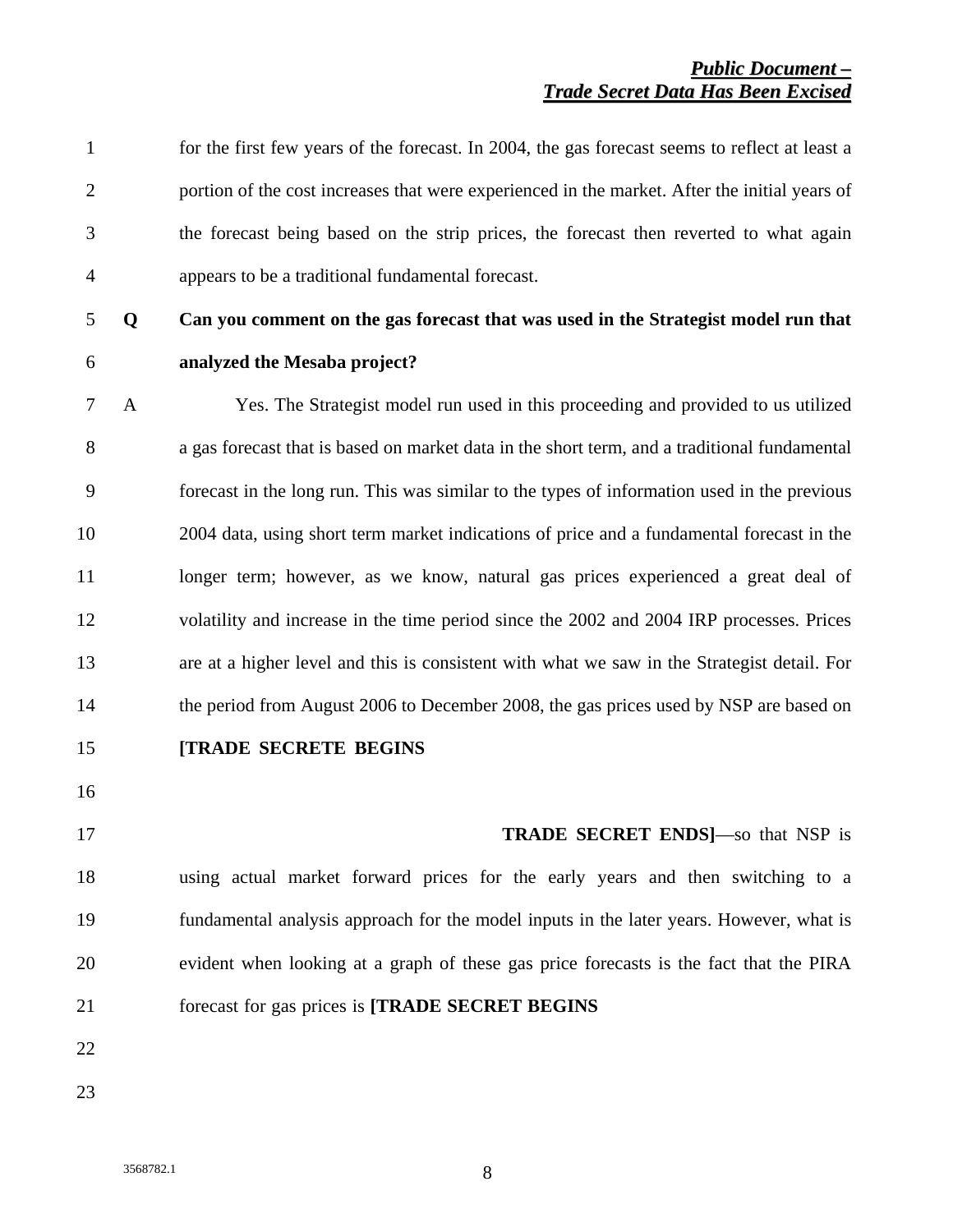## 2 *forecasted for 2007.* **TRADE SECRET ENDS]**

1 *\$5.414/MMBTU in 2010 is more than 40% lower than the \$9.029/MMBTU price being* 

## 3 **[TRADE SECRET BEGINS**

4 **TRADE SECRET ENDS]** 

## 5 **Q How could this impact resource planning decisions?**

6 A The early years of this forecasts, prior to 2015, will have the largest impact on 7 generation selection as it might impact an analysis of the Mesaba plant, or any near-term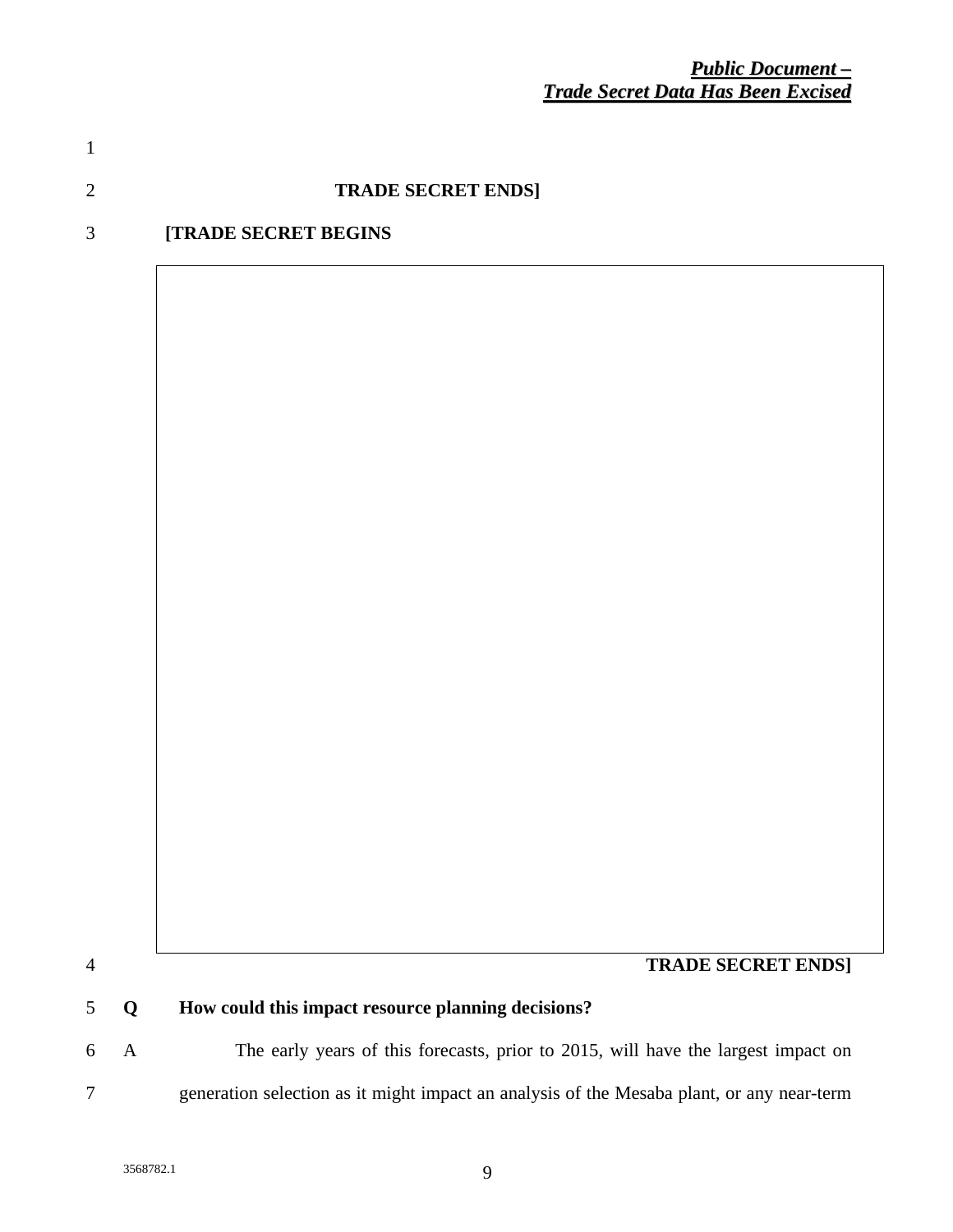| $\mathbf{1}$   | coal baseload resource. These are the years when the forecast reverts from being          |
|----------------|-------------------------------------------------------------------------------------------|
| $\overline{2}$ | [TRADE SECRET BEGINS                                                                      |
| 3              | <b>TRADE SECRET ENDS</b> ]. When comparing the gas                                        |
| $\overline{4}$ | price forecasts utilized by NSP between the 2004 IRP Strategist runs and the runs done in |
| 5              | 2006 for the Mesaba project, I observed, as you can see from the graph above, that in     |
| 6              | 2007 and 2008, the forecasted gas price for the 2006 Strategist runs is over [TRADE]      |
| $\overline{7}$ | <b>SECRET BEGINS</b><br><b>TRADE SECRET ENDS</b> than the forecasted gas price            |
| 8              | in the 2004 Strategist runs. This price increase appears to be consistent with general    |
| 9              | market conditions and actual higher prices being realized in the [TRADE SECRET            |
| 10             | <b>BEGINS</b><br><b>TRADE SECRET ENDS</b> ] market.                                       |
| 11             | In all years past 2020, the forecasted gas price for the 2006 Strategist runs is          |
| 12             | <b>TRADE SECRET ENDS</b> ] than<br>more than [TRADE SECRET BEGINS]                        |
| 13             | the forecasted gas price for the 2004 Strategist runs. However, during the years, 2009 to |
| 14             | 2019, the gas price forecast used by NSP for the 2006 Strategist runs is [TRADE           |
| 15             | <b>SECRET BEGINS</b><br><b>TRADE SECRET ENDS</b> ] than that forecasted for the 2004      |
| 16             | Strategist runs, but significantly less so than what would be warranted by current market |
| 17             | conditions, or that which is forecasted post 2020. It is in these key resource planning   |
| 18             | years that there appears to have been [TRADE SECRET BEGINS]                               |
| 19             | <b>TRADE SECRET ENDS</b> ] in the 2006, versus 2004, forecasts.                           |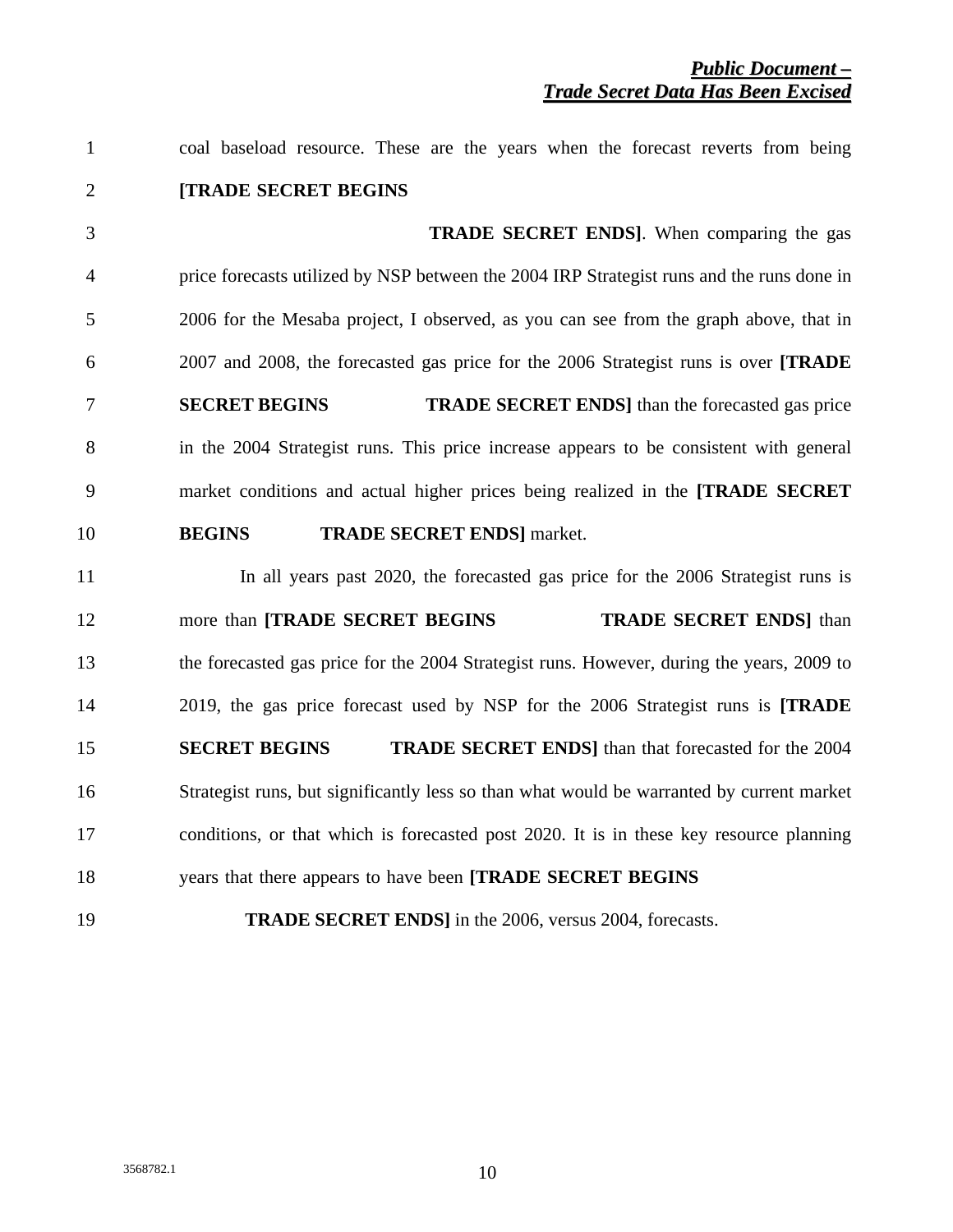## 1 **[TRADE SECRET BEGINS**

| 2              | <b>TRADE SECRET ENDS</b>                                                                     |
|----------------|----------------------------------------------------------------------------------------------|
| 3              | Based solely on the movement of the gas price forecast between the 2004 IRP to the           |
| $\overline{4}$ | assumptions NSP is making in its 2006 Mesaba analysis, we would have expected that           |
| 5              | the likelihood that gas generation being selected over coal fired generation would have      |
| 6              | decreased. This bias against gas fired generation should have been greatest in the 2007      |
| 7              | and 2008 time frame and the post 2020 time frame. Because natural gas prices did not         |
| 8              | <b>TRADE SECRET ENDS!</b><br><b>[TRADE SECRET BEGINS</b>                                     |
| 9              | between the 2004 and the 2006 forecasts for the 2009-2019 time frame, the relative bias      |
| 10             | against gas and in favor of other forms of generation, such as coal fired generation, is not |
| 11             | present during these years. In fact, during some years, the movement of the gas price        |
| 12             | forecast between 2004 and 2006 was [TRADE SECRET BEGINS                                      |
| 13             | <b>TRADE SECRET ENDS].</b>                                                                   |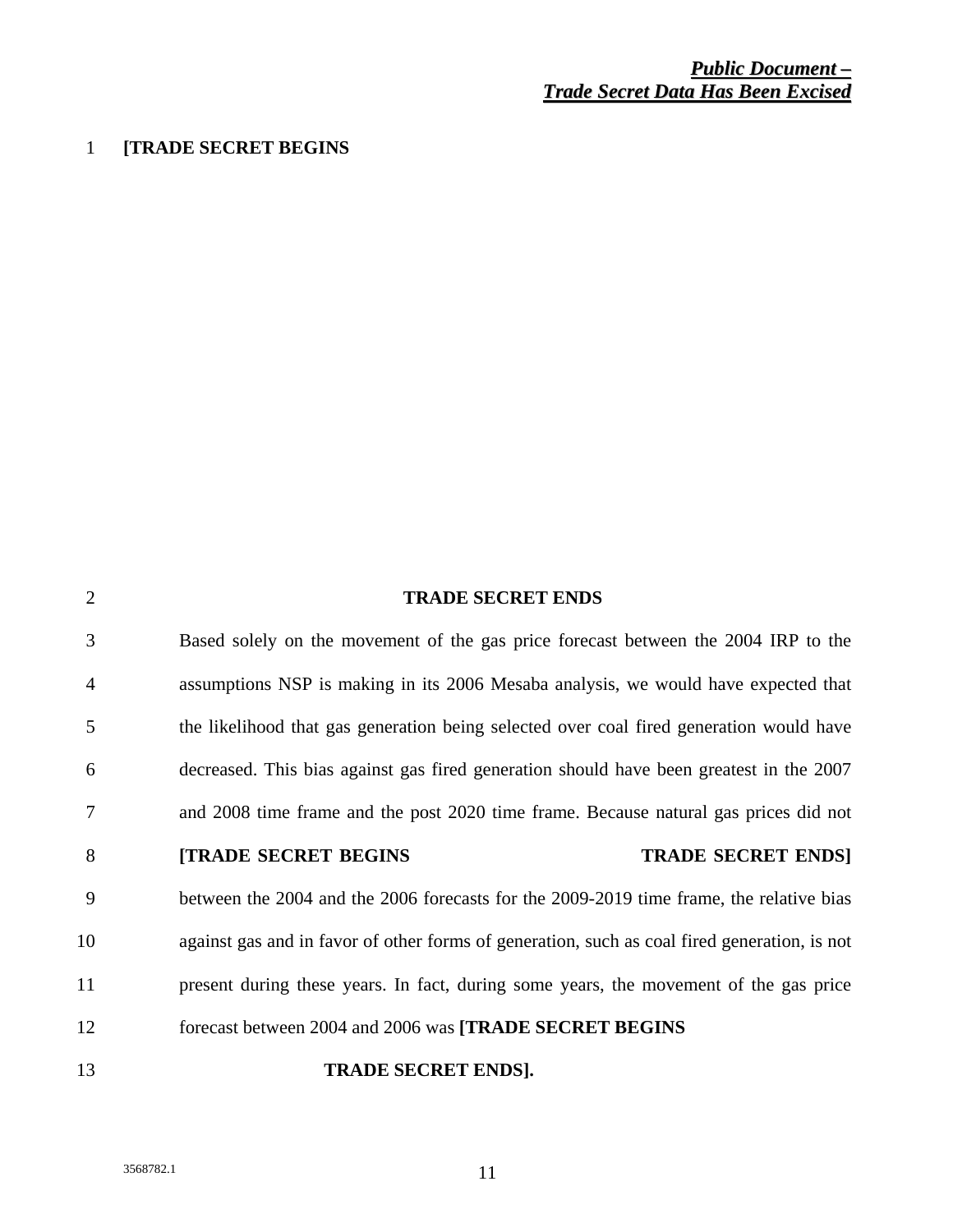| $\mathbf{1}$   | Overall, we question whether this pattern could have biased the Strategist runs to            |
|----------------|-----------------------------------------------------------------------------------------------|
| $\overline{2}$ | favor the selection of more natural-gas fired generation in greater amounts and sooner in     |
| 3              | time than it would have had the forecast not contained this pattern.; this effectively delays |
| $\overline{4}$ | the addition of coal base load generation for the planning years that fall directly within    |
| 5              | NSP's five-year action plan, while directly dictating the modeling outcome that in no         |
| 6              | circumstances would a 2011 coal addition be justified from a timing perspective. Thus,        |
| $\overline{7}$ | when compared to the Mesaba PPA, natural gas-fired generation appeared more attractive        |
| 8              | in the short term. If gas prices had been forecasted at the higher level seen throughout the  |
| 9              | rest of the curve, or if NSP had even averaged the annual gas prices in the forecast, in      |
| 10             | recognition that the wide swings from year to year simply represented a single gas            |
| 11             | scenario, rather than being predictive of the actual prices for each year, the model may      |
| 12             | not have chosen gas and would have been more predisposed to the selection of coal-fired       |
| 13             | resources. Given that NSP's recommended expansion plan includes more than seven               |
| 14             | Mesaba-sized units once coal is allowed to enter the mix, and requires that a Mesaba-         |
| 15             | sized unit be added every two and a half years, on average, allowing the vagaries of one      |
| 16             | gas forecast, year by year, to delay the coal expansion program is not a sound planning       |
| 17             | decision.                                                                                     |

18 Clearly, since fuel price is one of the key issues in the resource planning process, 19 a robust plan would take into account the historical volatility of gas prices (as is even 20 reflected in the volatility and increase demonstrated by the gas forecast used in the 21 Strategist runs) and plan for a possible range of different gas price assumptions in making 22 any resource planning decision. While previous resource planning activities of NSP have 23 included a model run at "plus 20%" sensitivities on fuel prices, no such analysis was